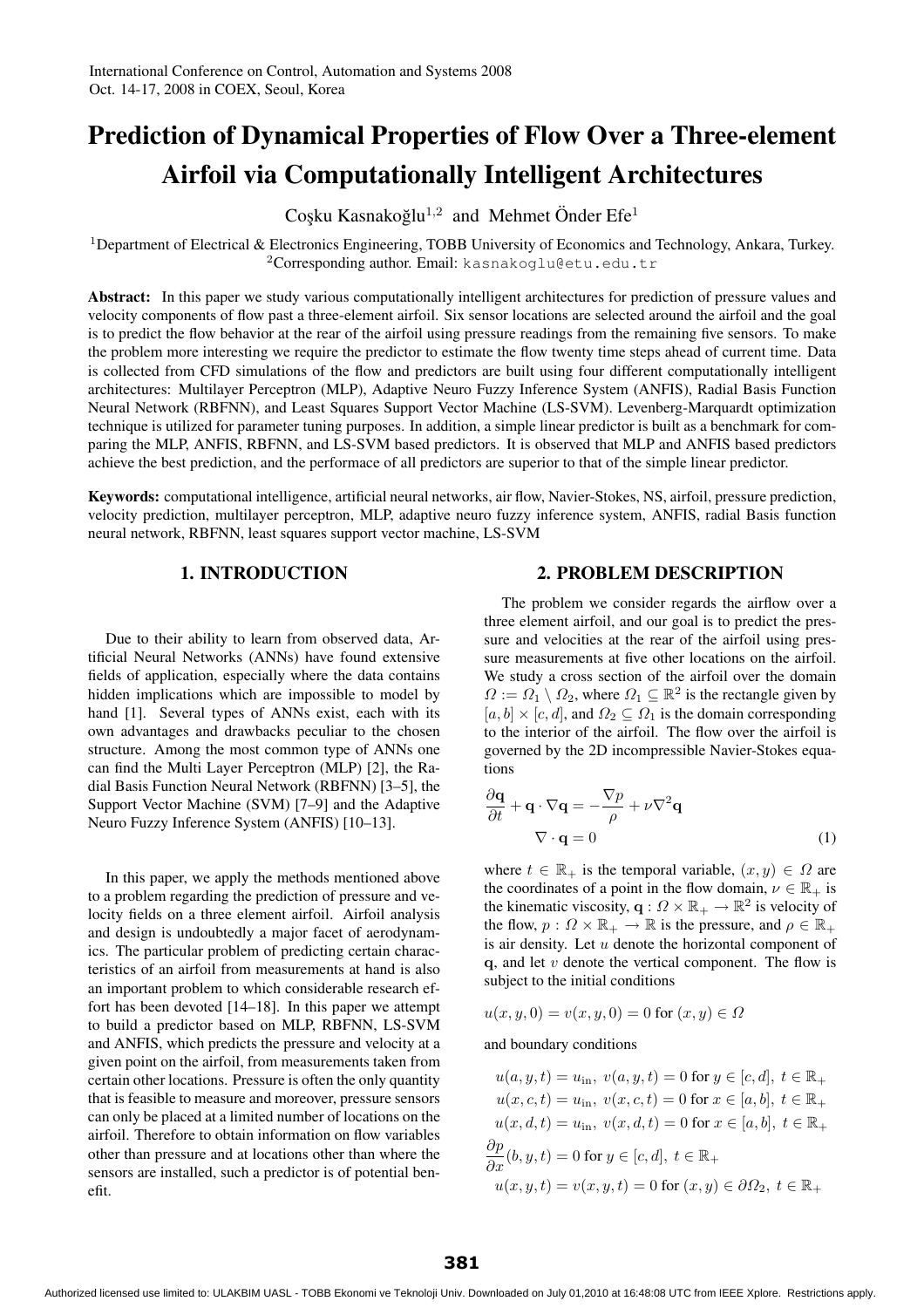

Fig. 1 The airfoil geometry, sensor locations and the mesh used for numerical simulations.

where  $\partial\Omega_2$  is the surface of the airfoil. The initial and boundary conditions represent a situation where the wing is stationary in a wind tunnel, after which the air starts flowing from the left to right at speed  $u_{\text{in}}$ . Fig. 1 shows the airfoil geometry and sensor locations, together with the mesh used for numerical simulations. The numerical simulations are performed using the *Navier2d* solver for MATLAB [19]. The pressure sensors are located at the front  $(S1)$  and rear  $(S2)$  of the first element, top  $(S3)$  and bottom (S4) of the second element, and at the front (S5) of the third element. The sensor measurements are takes every  $\Delta t$  seconds, where  $\Delta t$  is the time step. The goal is to predict the flow behavior at the rear of the airfoil (S6), using measurements from sensors S1-S5. To make the problem more interesting and challenging, we seek for a predictor that will predict the flow behavior  $D$  time steps ahead, where  $D \in \mathbb{N}$ . More formally, we would like to find functions  $f_p$ ,  $f_u$ ,  $f_v : \mathbb{R}^5 \to \mathbb{R}$  such that

$$
p_6(k+D) = f_p(p_1(k), p_2(k), p_3(k), p_4(k), p_5(k))
$$
  
\n
$$
u_6(k+D) = f_u(p_1(k), p_2(k), p_3(k), p_4(k), p_5(k))
$$
  
\n
$$
v_6(k+D) = f_v(p_1(k), p_2(k), p_3(k), p_4(k), p_5(k))
$$

for  $k \in \mathbb{N}$  where  $p_1(k)$  is defined as  $p_1(k) :=$  $p(x_{\text{S1}}, y_{\text{S1}}, t_k)$ , with  $t_k = k\Delta t$  and  $(x_{\text{S1}}, y_{\text{S1}}) \in \partial\Omega_2$ is the location of sensor S1. The definitions for  $p_2(k)$ ,  $p_3(k)$  and so on follow similarly. As mentioned in the introduction, the functions  $f_p$ ,  $f_u$  and  $f_v$  will be sought using four different ANN architectures, which will be described briefly in the section following.

#### **3. MODELING STRATEGIES**

This section introduces the MLP, RBFNN, ANFIS and LS-SVM structures briefly.

#### **3.1 Multilayer Perceptron**

The structure of MLP with two hidden layers,  $m$  inputs and single output is illustrated in Fig. 2. The motivation of utilizing MLP structures for applications involved with possibly large numerical data sets is the ability of discovering hidden relations within a massively interconnected network structure. Possibility of changing the configura-



Fig. 2 Structure of a MLP containing two hidden layers and a single output

tion and the availability of very efficient learning mechanisms make the MLP structure a good alternative to follow in applications like the one considered in this paper. For learning with the MLP structure, consider the regression problem over the pairs

$$
\mathcal{T} = \{(\mathbf{u}_1, \mathbf{d}_1), \dots, (\mathbf{u}_{N_T}, \mathbf{d}_{N_T}, \mathbf{d}_{N_T})\}, \quad \mathbf{u}_i \in \mathbb{R}^m, \ \mathbf{d}_i \in \mathbb{R}^n
$$
\n(2)

Compactly, denote the number of layers excluding the input layer by H and the *i*th layer output vector by  $h_i$ , where  $h_i = \Phi(s_i)$  and  $s_i$  is the vector of net sums computed as

$$
\mathbf{s}_{i} = \mathbf{w}_{i} \mathbf{h}_{i-1} + \mathbf{B}_{i}, \quad i = 1, 2, \dots, H
$$
 (3)

where  $w_i$  and  $B_i$  correspond to the weight and bias terms of the ith layer. It is clear that for a NN structure with two hidden layers containing hyperbolic tangent type activation functions, and a linear output layer, the successive computations through the network (one forward pass to compute the output) would be

$$
\mathbf{h}_0 = \mathbf{u} \tag{4a}
$$

$$
\mathbf{s}_1 = \mathbf{w}_1 \mathbf{h}_0 + \mathbf{B}_1 \text{ and } \mathbf{h}_1 = \tanh(\mathbf{s}_1) \tag{4b}
$$

$$
\mathbf{s}_2 = \mathbf{w}_2 \mathbf{h}_1 + \mathbf{B}_2 \quad \text{and} \quad \mathbf{h}_2 = \tanh(\mathbf{s}_2) \tag{4c}
$$

$$
\mathbf{s}_3 = \mathbf{w}_3 \mathbf{h}_2 + \mathbf{B}_3 \text{ and } \mathbf{f} = \mathbf{s}_3; \tag{4d}
$$

where the weight and bias terms seen above have appropriate dimensions and the input-output relation would simply be  $\mathbf{f} = \mathbf{w}_3 \tanh(\mathbf{w}_2 \tanh(\mathbf{w}_1 \mathbf{u} + \mathbf{B}_1) + \mathbf{B}_2) + \mathbf{B}_3.$ Once a structure is built, the next issue is to adopt a suitable learning strategy. Although there are numerous alternatives for tuning the MLP weights and biases, Levenberg-Marquardt (LM) optimization technique is the one that is frequently used for its rapid convergence. The LM algorithm is an approximation to the Newton's method, and both of these methods have been designed to solve the nonlinear least squares problem, (See [20, 21]). Since the problem considered here is involved with offline training of a MLP structure, LM algorithm fits our problem setting well. We vectorize the set of all adjustable parameters and denote this vector by  $\omega$ , which is a  $P \times 1$  vector. At time k, a cost function, which is an empirical risk function, qualifying the performance of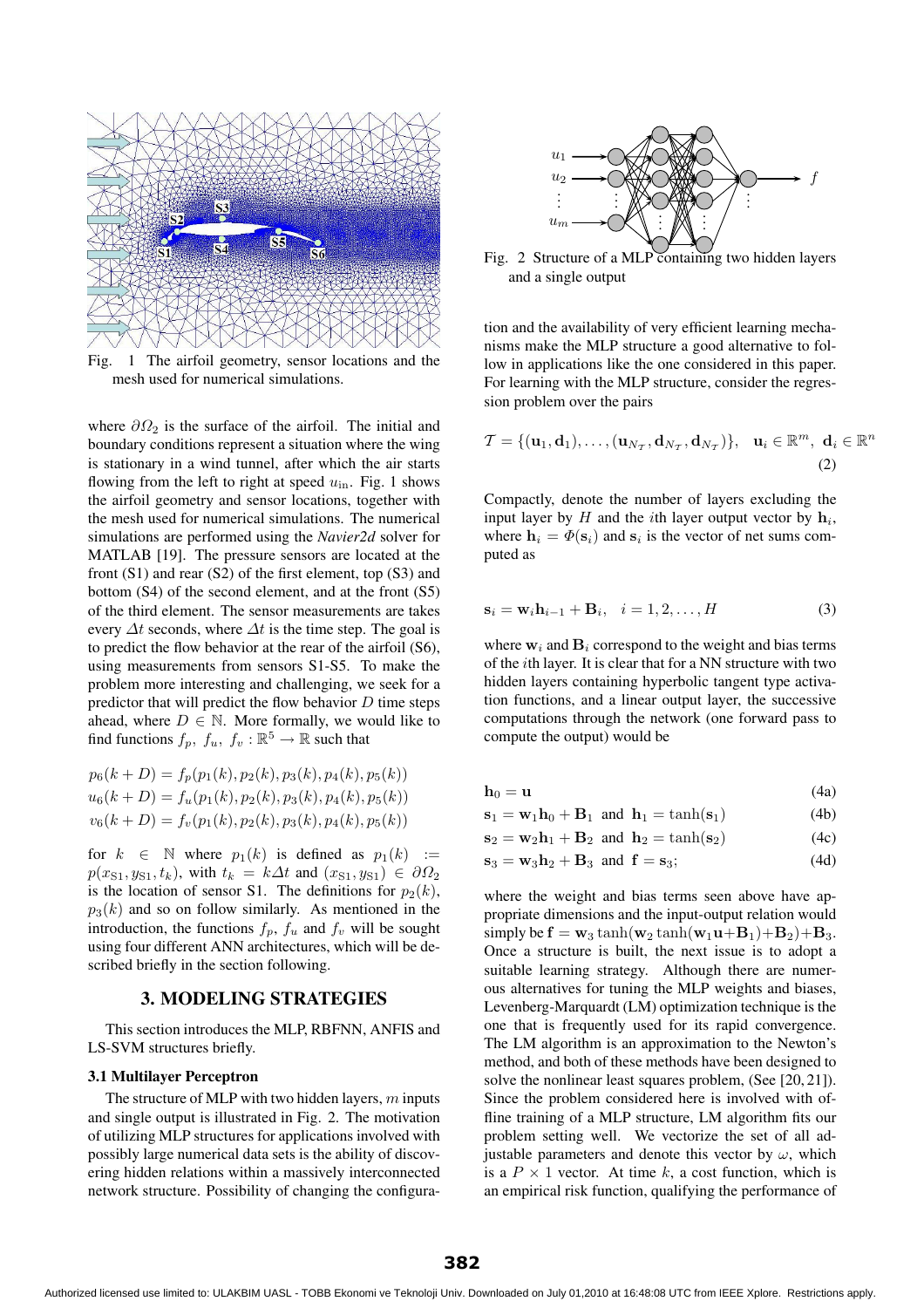the interpolation can be given as

$$
E(\omega_k) = \frac{1}{2} \sum_{i=1}^{N_T} ||\mathbf{d}_i - \mathbf{f}(\mathbf{u}_i, \omega_k)||^2
$$
 (5)

and the LM update is formulated as

$$
\omega_{k+1} = \omega_k - \left(\alpha \mathbf{I} + \nabla^2_{\omega_k} E(\omega_k)\right)^{-1} \nabla_{\omega_k} E(\omega_k)
$$
 (6)

where  $\alpha > 0$  is a user-defined scalar design parameter and I is an identity matrix of appropriate dimensions. It is important to note that, for small  $\alpha$ , (6) becomes the standard Gauss-Newton method, and for large  $\alpha$ , the tuning law becomes the standard Error Backpropagation (EBP) algorithm. Therefore, LM method establishes a good balance between EBP and Gauss-Newton strategies.

#### **3.2 Radial Basis Function Neural Networks**

RBFN structure is a special class of ANN that operate on the basis of features. The regions of the input space are partitioned by the basis functions that become active on some subset of the input space and the input-output interpolation is carried out based on this locality based mechanism. Simply, the output of a RBFNN structure can be computed via weighted sum of all activation degrees of neurons containing the feature vectors. In summary, the output of a neuron is given by

$$
f = \sum_{i=1}^{H} \mathbf{y}_i \mathbf{h}_i
$$
 (7)

where

$$
\mathbf{h}_{i} = \prod_{j=1}^{m} \mu_{ij}(u_j, c_{ij}, \sigma_i, \phi_{ij}).
$$
\n(8)

The adjustable parameters of the RBFNN structure are the centers  $(c_{ij})$ , variances  $(\sigma_i)$  and other relevant shape parameters  $(\phi_{ij})$  for the basis functions in (8), and weight parameters  $(y_i)$  in (7). As the tuning strategy, we choose the LM algorithm presented in the previous subsection.

#### **3.3 Adaptive Neuro-Fuzzy Inference Systems**

Fuzzy logic offers one natural way for representing knowledge that is similar to human reasoning. Partitioning the input space by the use of fuzzy membership functions, determining the local conclusions through rules and utilizing a flexible method of combining the localized information result in a highly interpretable and useful model that acts globally. ANFIS, in this respect, is one of the widely known architectures exploiting the power of connectionist structures while maintaining the verbal nature through membership functions and inference mechanisms, [10]. In the ANFIS structure illustrated in Fig. 3, the crisp inputs are fuzzified through the computation of membership functions. This practically maps the input space to a feature space characterized by fuzzy sets. In the inference engine, computed membership values for each rule are converted into a firing strength that indicates the activation level of the rule. The parameters of



Fig. 3 Internal connectivity of ANFIS structure

the membership functions and auxiliary parameters are stored in the knowledge base, and a defuzzifier maps the output of the inference engine to a scalar output value, which is crisp. As shown also on the figure, defining  $\theta_i$  as the firing strength and  $\tilde{\theta}_i$  as the normalized firing strength of ith rule, the input output relation of the ANFIS structure with the rulebase structure containing  $R$  rules having the structure IF  $u_1$  is  $\mathbb{U}_{r,1}$  AND  $u_2$  is  $\mathbb{U}_{r,2}$  AND . . . AND  $u_m$  is  $\mathbb{U}_{r,m}$  THEN  $y_r = z_r$ , product inference and first order Sugeno type defuzzifier is as given in (9a)-(9d) (See [22]). Note that  $\mathbb{U}_{r,i}$  stands for the fuzzy set characterized by the membership functions and  $y_r$  in the rth rule is the local conclusion suggested by the rule.

$$
\theta_i = \prod_{j=1}^m \mu_{ij}(u_j)
$$
\n(9a)

$$
\tilde{\theta}_i = \frac{\theta_i}{\sum_{k=1}^R \theta_k} \tag{9b}
$$

$$
z_i = \zeta_i + \sum_{j=1}^{m} \phi_{ij} u_j \tag{9c}
$$

$$
f = \sum_{i=1}^{R} \tilde{\theta}_i z_i
$$
 (9d)

In (9a) and (9c)  $u_i$  corresponds to the *j*th entry of the input vector u. According to (9d), it is seen that the AN-FIS structure has single output. The training is achieved by adopting a hybrid tuning mechanism. Specifically,  $\zeta_i$ and  $\phi_{ij}$  are adjusted by Least Mean Squares (LMS) algorithm, while the other parameters are tuned by EBP method. It is emphasized in [10] that such a tuning scheme reduces the dimensionality of the search space of EBP algorithm and speeds up convergence.

#### **3.4 Least Squares Support Vector Machines**

Support vector machine technique is an alternative approach that is based on the minimization of a structural risk function instead of the empirical risk function. The methods introduced above are based on the latter and therefore, the performance of SVMs are much higher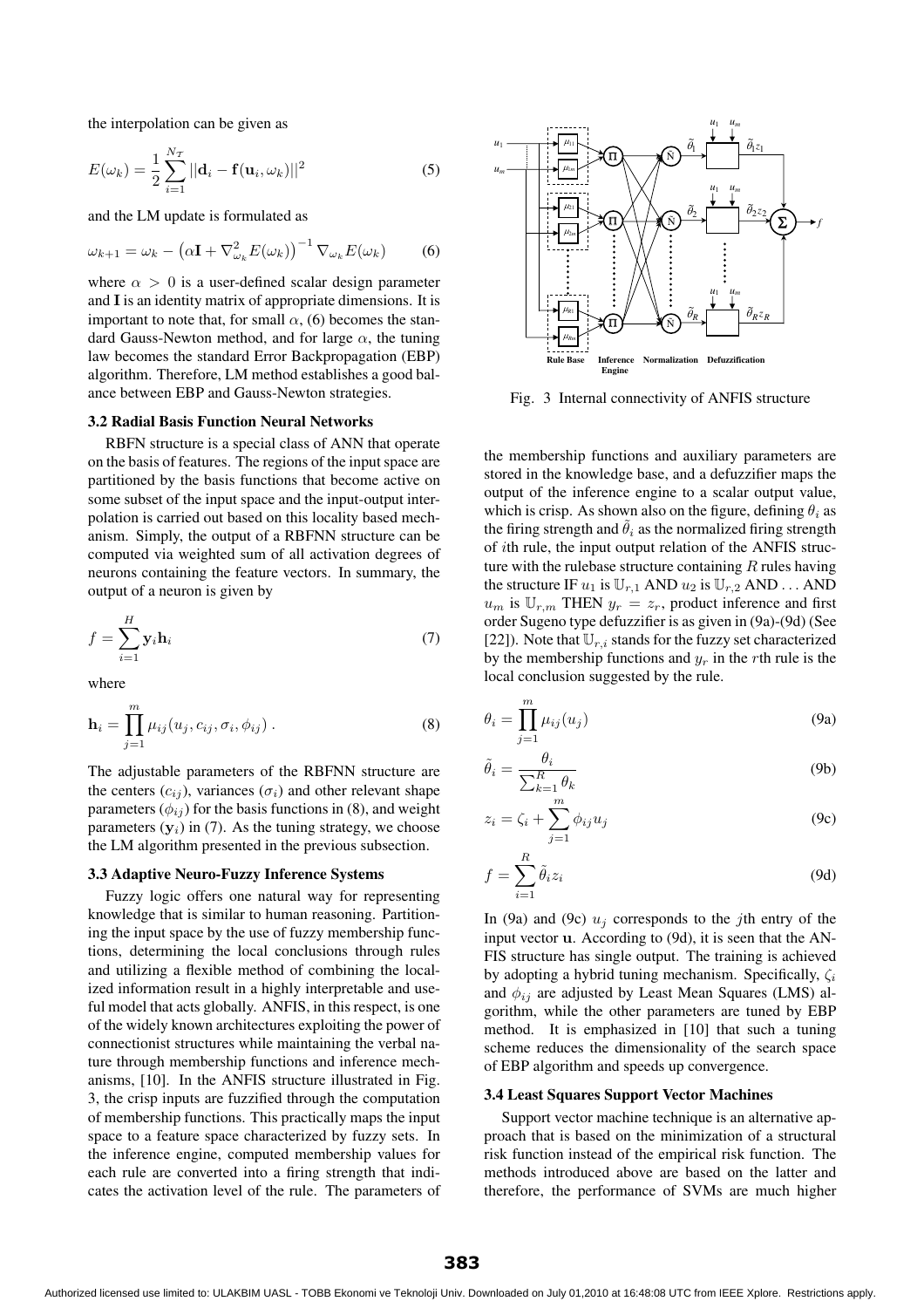than those structures, especially in classification problems. However, regression problems have a different nature, so requiring the best fit to a set of data might result in a situation recommending one of the strategies considered above. Least squares support vector machines, as discussed in detail in [9], is a special class of SVMs changing the inequality constraints to equality constraints and resulting in the loss of sparseness properties. In this paper we consider LS-SVM setting as our goal is to approach the target values as much as possible. Consider the regression problem over the pairs

$$
\mathcal{T} = \{(\mathbf{u}_1, d_1), \dots, (\mathbf{u}_{N_{\mathcal{T}}}, d_{N_{\mathcal{T}}})\}, \quad \mathbf{u}_i \in \mathbb{R}^m, \ d_i \in \mathbb{R}
$$
\n(10)

with a function

$$
f(\mathbf{u}) = \mathbf{w}^{\mathrm{T}} \varphi(\mathbf{u}) + \delta \tag{11}
$$

where w and  $\delta$  denote the weight vector and the bias value, respectively.  $\varphi$  stands for an implicitly defined, possibly a nonlinear map allowing the application of kernel trick wherever necessary. Defining the error  $e_i :=$  $d_i - f(\mathbf{u}_i)$  and minimizing the structural risk given by

$$
R = \frac{1}{2} ||\mathbf{w}||^2 + \frac{C}{2} \sum_{i=1}^{N_{\mathcal{T}}} e_i^2
$$
 (12)

lets us obtain the best values of  $w_i$ s causing least complexity represented by  $||\mathbf{w}||^2$ , where C is the regularization constant determining the relative importance of the terms contributing to R, [23]. According to (12), large  $C$ results in better fit to the given data. The primal form of the optimization problem can be expressed compactly as

$$
\min_{\mathbf{w}, \delta, e} \frac{1}{2} ||\mathbf{w}||^2 + \frac{C}{2} \sum_{i=1}^{N_{\mathcal{T}}} e_i^2
$$
\nsuch that

\n
$$
d_i = \mathbf{w}^{\mathsf{T}} \varphi(\mathbf{u}_i) + \delta + e_i, \quad i = 1, 2, \dots, N_{\mathcal{T}}
$$

The problem described above can be converted into an optimization problem by exploiting the dual representation. Denoting the Lagrange multipliers by  $\lambda$ , the Lagrangian can be constructed as in

$$
\mathcal{L}(\mathbf{w}, \delta, e, \lambda) = \frac{1}{2} ||\mathbf{w}||^2 + \frac{C}{2} \sum_{i=1}^{N_{\mathcal{T}}} e_i^2
$$

$$
-\sum_{i=1}^{N_{\mathcal{T}}} \lambda_i \left( \mathbf{w}^{\mathrm{T}} \varphi(\mathbf{u}_i) + \delta + e_i - d_i \right)
$$
(14)

and the solution to this optimization problem is obtained at the saddle point of the Lagrangian, i.e.  $\max_{\lambda} \min_{\mathbf{w}, \delta, e} \mathcal{L}(\mathbf{w}, \delta, e, \lambda)$ . The conditions of optimality are given as

$$
\frac{\partial \mathcal{L}}{\partial \mathbf{w}} = 0 \Longrightarrow \mathbf{w} = \sum_{i=1}^{N_{\mathcal{T}}} \lambda_i \varphi(\mathbf{u}_i)
$$
(15)

$$
\frac{\partial \mathcal{L}}{\partial \delta} = 0 \Longrightarrow \sum_{i=1}^{N_{\mathcal{T}}} \lambda_i = 0 \tag{16}
$$



Fig. 5 Velocity ( $u$  component) prediction results

$$
\frac{\partial \mathcal{L}}{\partial e_i} = 0 \Longrightarrow \lambda_i = Ce_i, \ i = 1, 2, \dots, N_T \tag{17}
$$

$$
\frac{\partial \mathcal{L}}{\partial \lambda_i} = 0 \Longrightarrow \mathbf{w}^{\mathrm{T}} \varphi(\mathbf{u}_i) + \delta + e_i - d_i = 0, \quad i = 1, 2, \dots, N_T
$$
\n(18)

The solution can be obtained by solving the  $N<sub>\tau</sub> + 1$  equations simultaneously. These equations are

$$
\delta + \frac{\lambda_k}{C} - d_k + \sum_{i=1}^{N_{\mathcal{T}}} \lambda_i \varphi(\mathbf{u}_i)^{\mathrm{T}} \varphi(\mathbf{u}_k) = 0, \quad k = 1, 2, \dots, N_{\mathcal{T}}
$$
\n(19)

## **4. SIMULATION RESULTS**

In this section, the comparison of the obtained results are discussed. The tests start with the generation of the training, checking and testing data sets. The system described in Section 2. and shown in Fig. 1 has been simulated using Navier2d solver in MATLAB for  $25.2 \times 10^{-3}s$  of time with  $\Delta t = 1.5112 \times 10^{-5} s$  corresponding to 1666 instants of time. The simulation parameters, described in Section 2have been selected as follows:  $a = -0.75$  m,  $b = 2.25$  m,  $c = -1$  m,  $d = 1$  m,

Authorized licensed use limited to: ULAKBIM UASL - TOBB Ekonomi ve Teknoloji Univ. Downloaded on July 01,2010 at 16:48:08 UTC from IEEE Xplore. Restrictions apply.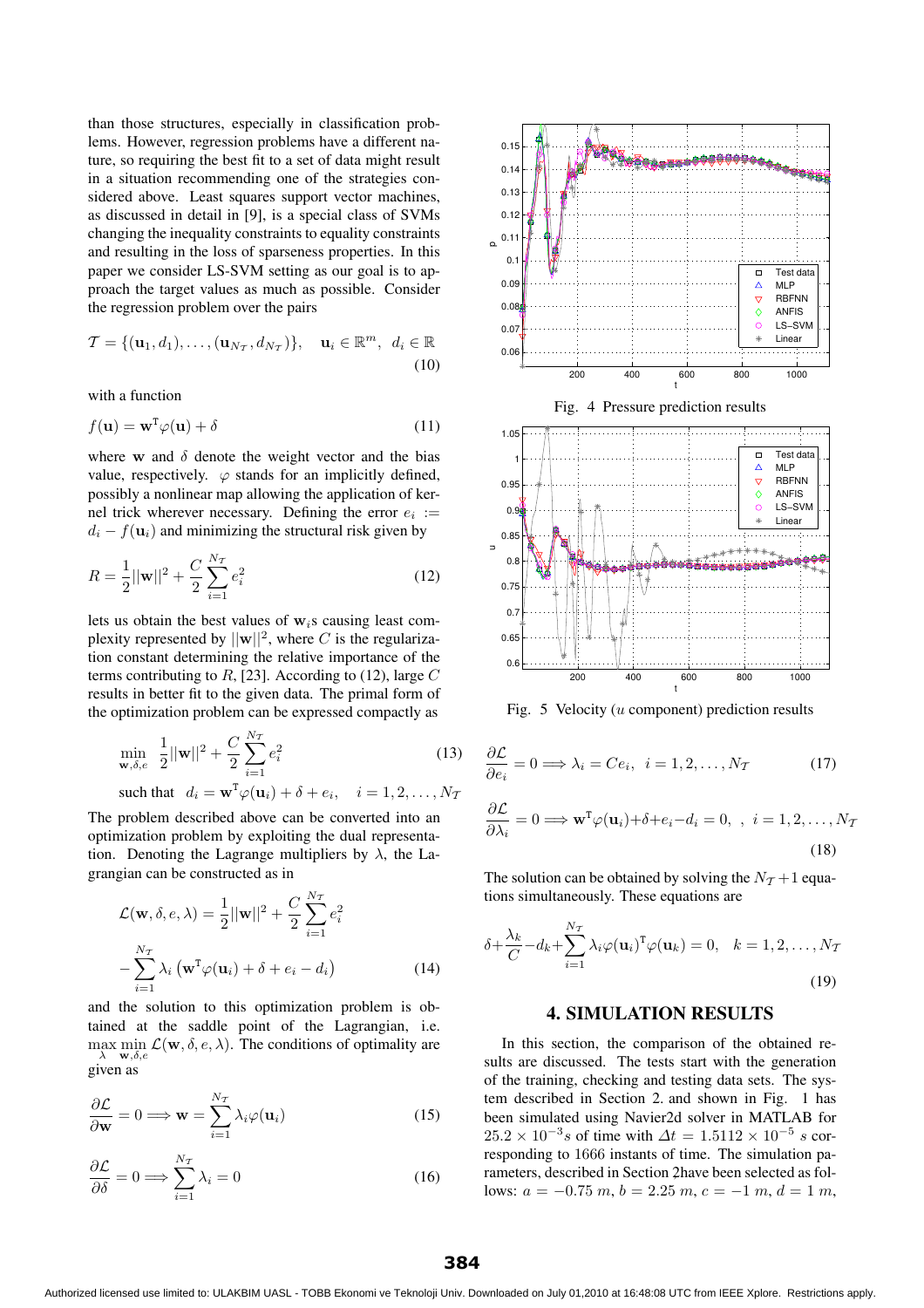

Fig.  $6$  Velocity ( $v$  component) prediction results

 $\rho = 1 \ kg/m^3$ ,  $\nu = 10^{-5} \ m^2/s$ ,  $u_{\text{in}} = 68 \ m/s$ Mach 0.2). In generating the training data, we first scale the simulation data for  $p$  by 1000,  $u$  by 65 and  $v$  by 30 so as bring the data into a range that is appropriate for the computationally intelligent methods. We set the number of training data  $N_{\tau}$  = 400 and randomly select these rows. The information coming from the sensors S1-S5 are the inputs to the predictor, whereas the desired output is  $D = 20$  steps ahead value of the information read at S6. This is particularly important as the prediction horizon is prolonged, the prediction performance of simpler models degrade significantly. The pairs chosen for training set are marked and are excluded in further data selection. Regarding the checking data, which enables the designer to stop training at the best generalization level, we set  $N_c = 100$  and consider the remaining data for validating the models.

In MLP approach, the configuration of the model is  $H_1 = 15$  and  $H_2 = 8$  for the number of hidden layer neurons, with hyperbolic tangent type neurons, and a linear output layer having a single neuron. The MLP structure has 227 adjustable parameters. ANFIS approach considers two linguistic labels for each input leading to a total of 32 rules pointing 222 adjustable parameters in total. In the case of RBFNN, we choose Gaussian functions as basis functions and consider  $H = 32$  hidden neurons. The number of adjustable parameters in this approach is 225. Regarding the LS-SVM approach, bspline kernel is utilized with  $C = 10$ . In this approach, due to the loss of sparseness properties, [9], all of the training pairs are contained as support vectors. We have chosen the settings for the approaches to result in a comparable number of adjustable parameters so as to render the complexities similar and thus making it fair to perform a comparison.

Three sets of experiments have been carried out. In all cases, the predictions are based on the pressure values read from sensors S1-S5, but in the first case the value to be predicted is the pressure  $p$  at S6, in the second case is it the u component of the flow velocity at S6, and in the third case, it is  $v$  component of the flow velocity at S6.

| Method                               | $p$ Prediction | $u$ Prediction | $v$ Prediction |
|--------------------------------------|----------------|----------------|----------------|
| <b>MLP</b>                           | 1.4194e-007    | 1.6056e-007    | 1.928e-005     |
| <b>RBFNN</b>                         | 8.8575e-006    | 6.1744e-005    | 2.3624e-004    |
| <b>ANFIS</b>                         | 2.5051e-009    | 4.4698e-011    | 3.8114e-009    |
| LS-SVM                               | 1.2413e-005    | 1.5837e-005    | 3.9192e-004    |
| Linear                               | 4.0742e-005    | 6.9796e-003    | 1.5509e-002    |
| Table 1 MSE Values for Training Data |                |                |                |
| Method                               | $p$ Prediction | $u$ Prediction | $v$ Prediction |
| MLP                                  | 3.1378e-007    | 7.7433e-007    | 3.2086e-005    |
| <b>RBFNN</b>                         | 8.8575e-006    | 6.1744e-005    | 2.3624e-004    |
| <b>ANFIS</b>                         | 3.5955e-007    | 6.1744e-005    | 3.1844e-005    |
| LS-SVM                               | 4.4334e-006    | 5.7278e-006    | 1.4110e-004    |
| Linear                               | 4.0742e-005    | 7.0000e-003    | 1.5500e-002    |

Table 2 MSE Values for Unseen Test Data

For every case, a separate training and testing has been carried out. Based on these, in Table 1, the mean squared error (MSE) levels obtained during the training phases are tabulated. According to the table, smallest values are obtained with the ANFIS based predictor yielding the  $S6(k+20)$  based upon the observations at time k. A closer look would choose MLP structure as the second method that performs well. LS-SVM and RBFNN approaches are seen to perform poorer than these two methods. A simple linear estimator of the form  $S6(k+20) = \sum_{i=1}^{5} \omega_i Si(k)$ is also built for benchmark purposes. The error levels seen in Table 1 are very small as these quantities are for the data manipulated by the training algorithm. The performances of the methods for unseen test data are given in Table 2, where it is seen that the MLP and ANFIS based predictors are the best performing two approaches that yield accurate predictions for the target data. Clearly, the linear predictor fails totally in providing the velocity predictions. RBFNN and LS-SVM approaches yield poorer results that ANFIS and MLP. In Fig. 4, we illustrate the pressure predictions based on pressure measurements, whereas in Fig. 5 and in Fig. 6, the velocity predictions along  $u$  and  $v$  directions based on pressure measurements are illustrated. It is clear that all methods except the linear predictor achieve the goal roughly, yet, precise predictions are obtained from MLP and ANFIS based structures.

At this stage, one can question whether these results could be improved by altering the configuration parameters. Based on the numerous experiments we have carried out, the answer to this question is yes; however, maintaining the number of adjustable parameters close to each other, the order of best-performers will not change.

#### **5. CONCLUSIONS**

This paper considers the prediction performances of computationally intelligent structures for predicting the pressure and velocity components of a flow past a threeelement airfoil. We believe the problem to be of interest because pressure is often the only flow variable that can be measured and sensors can only be placed at a limited number of locations on the airfoil. Hence there is poten